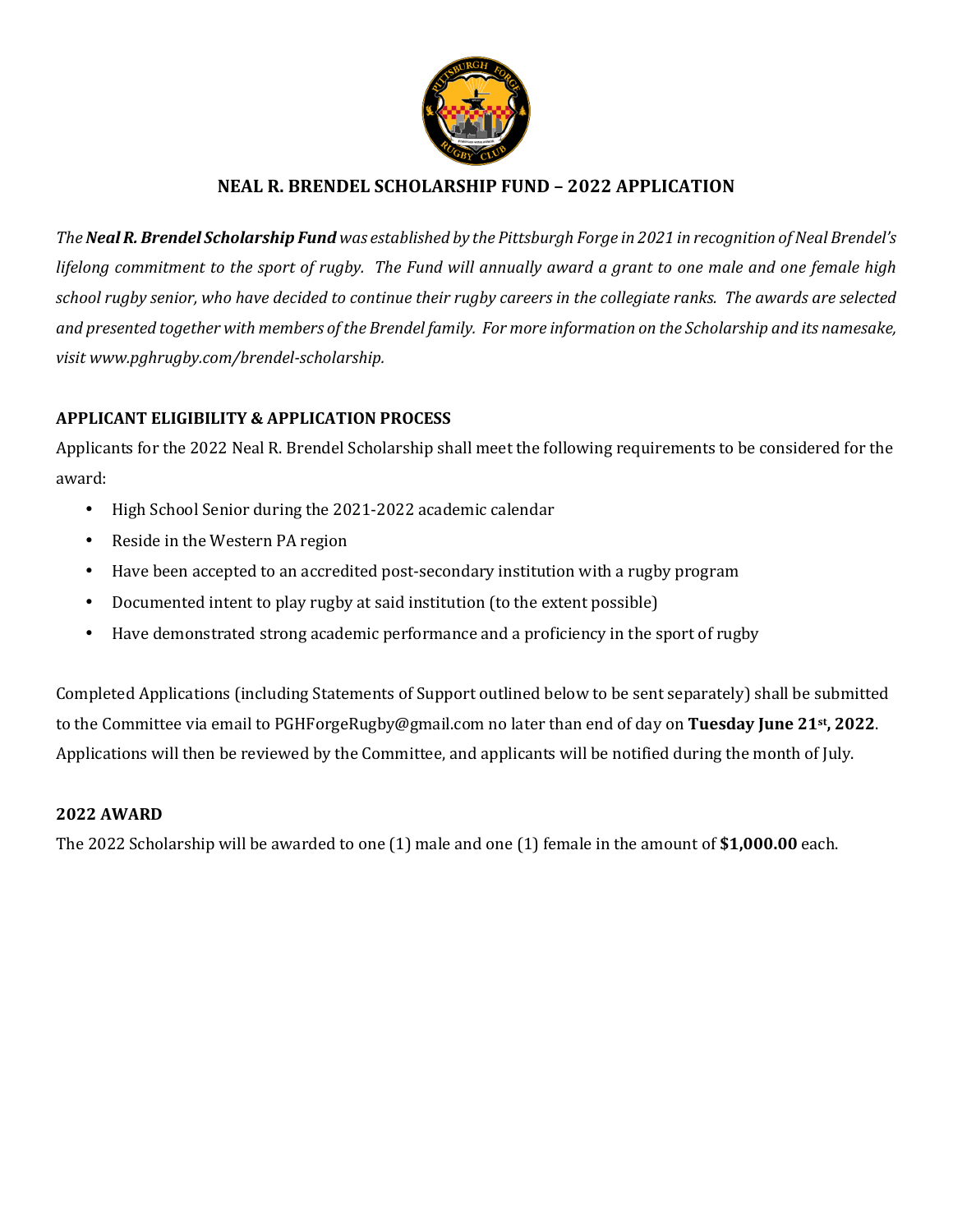

## **NEAL R. BRENDEL SCHOLARSHIP FUND – 2022 APPLICATION**

#### **SCHOLARSHIP APPLICATION**

**NAME**: \_\_\_\_\_\_\_\_\_\_\_\_\_\_\_\_\_\_\_\_\_\_\_\_\_\_\_\_\_\_\_\_\_\_\_\_\_\_

| <b>FMA</b> |  |
|------------|--|
|------------|--|

**CURRENT TEAM**: \_\_\_\_\_\_\_\_\_\_\_\_\_\_\_\_\_\_\_\_\_\_\_\_\_\_\_\_\_\_\_\_\_\_\_\_\_\_

**STATEMENT OF PURPOSE:** In approximately 100-250 words, explain to us your relationship with the sport of rugby. (Examples of topics you may touch upon can include, but are not limited to, the following: *How did you begin playing? How have you developed as a player and a teammate? How has the sport impacted you throughout your career? What about rugby makes you want to continue collegiately? What are your short- and long-term goals be within the sport? Etc.*)

**SCHOOL COMMITTED TO** (i*f none presently, list those applied/accepted to, and include your perfect case outcome*):

**RUGBY HISTORY/ACCOMPLISHMENTS** (Teams played for, positions played, leadership positions held, representative sides selected for, etc.):